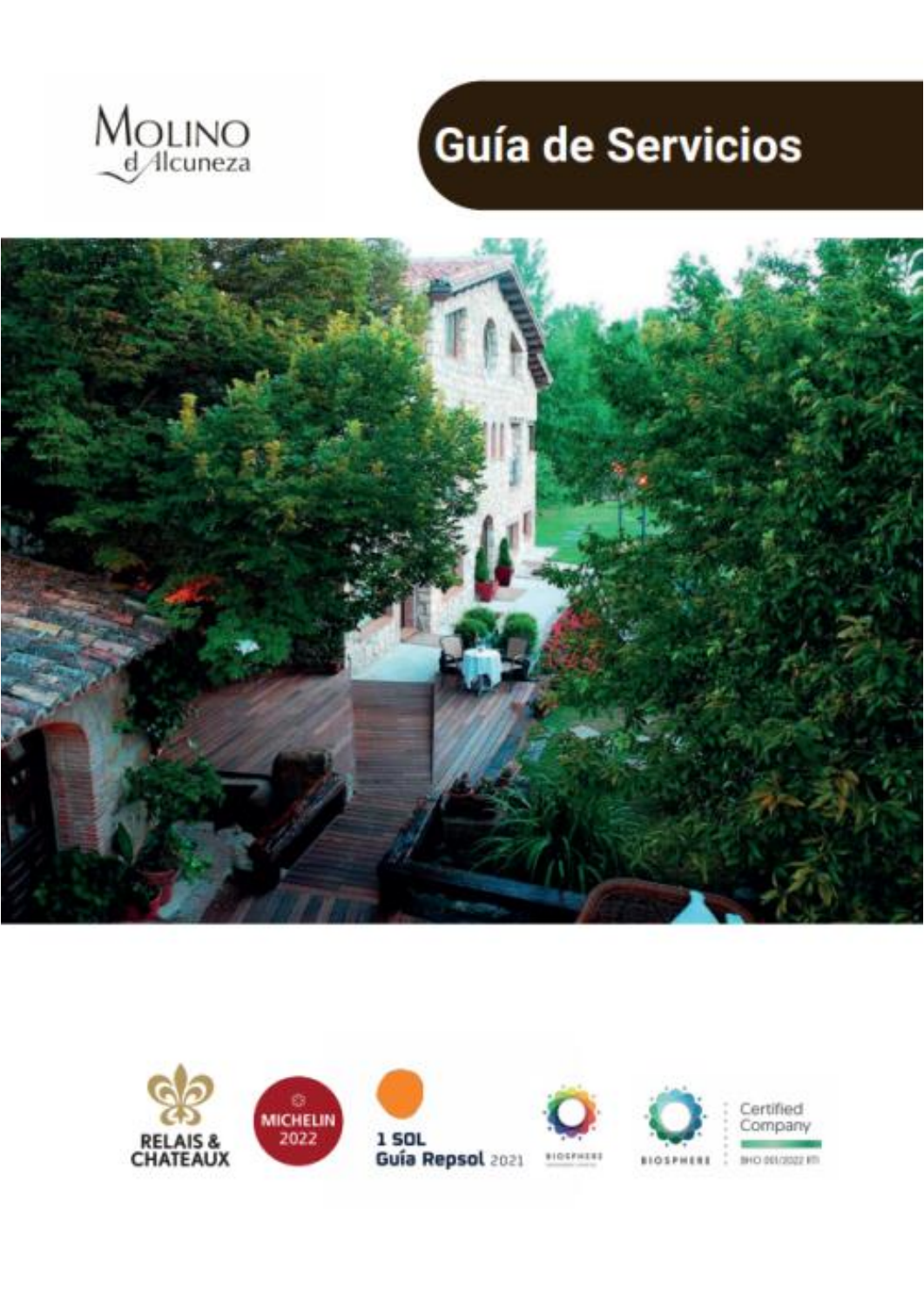#### Dear Guest,

## Welcome to **Relais & Chateaux Molino de Alcuneza.**

We have prepared this information for your stay.

- 1. Important Information.
- 2. Room services.
- 3. Hotel services.
- Reception.
- Check In.
- check-out
- Bar and Terrace.
- Room Service.
- Restaurant.
- Breakfasts.
- Pool.
- SPA and Massages.
- Electric car chargers.
- Company Meetings.
- 4. Area information.
- 5. Half day excursions.
- 6. Day trips.
- 7. Great routes.
- 8. Information of interest.

If you have any questions, do not hesitate to contact the department reception and we will be happy to help you.

#### **We wish you a happy stay!**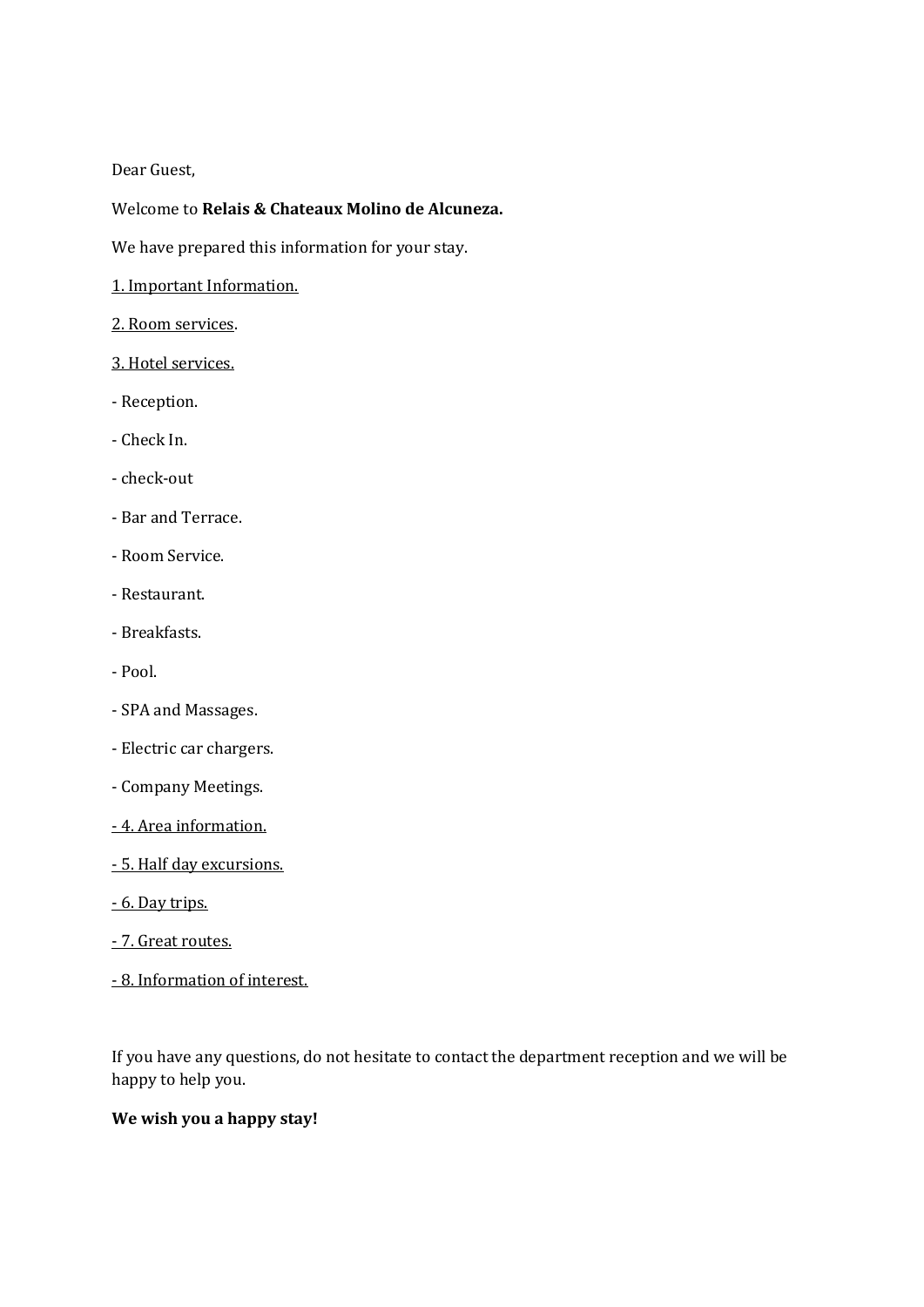# **1. IMPORTANT INFORMATION**

We want to thank you for your trust in El Molino de Alcuneza. The Moreno family and our team want you to have an unforgettable stay and feel at home.

During your stay we will be happy to attend to any need that may arise, as well as any doubts or suggestions they may have.

We inform you that at 00.00 h, following our quality policy and to preserve the good rest of all our clients, they will close all common facilities (restaurant, bar, etc).

If you want to go out to dinner outside the hotel, we inform you that the gate of access closes at 00.00 h. If you arrive later, please ring the bell and wait a moment. We will receive you soon.

In case of an emergency or if you need to leave the hotel between 00.00 h. Y 8:00 a.m., please call us from the telephone in your room by dialing number 100 and you will be attended.

In accordance with international hotel accommodation standards, we remind you that on the day of departure you can enjoy your room and the rest of facilities until 12.00 h. noon. If you want to enjoy your room until 6:00 p.m., there is the possibility of late check-out. If you are interested, ask at reception. (Involves a supplement of

# €50).

At Molino de Alcuneza we are committed to sustainability to contribute to preserving and improving our economic, social and environmentally. That is why we have obtained the Biospher certification under the Biosphere Responsible Tourism seals as well as Biosphere Sustainable Lifestyle Committed.

For all these reasons, we would like to make you a part of this commitment and make it you part of the change during your stay by collaborating in making use responsible for water and energy.

We wish you once again a happy stay.

Thank you very much for your attention.

El Molino de Alcuneza Hotel & Spa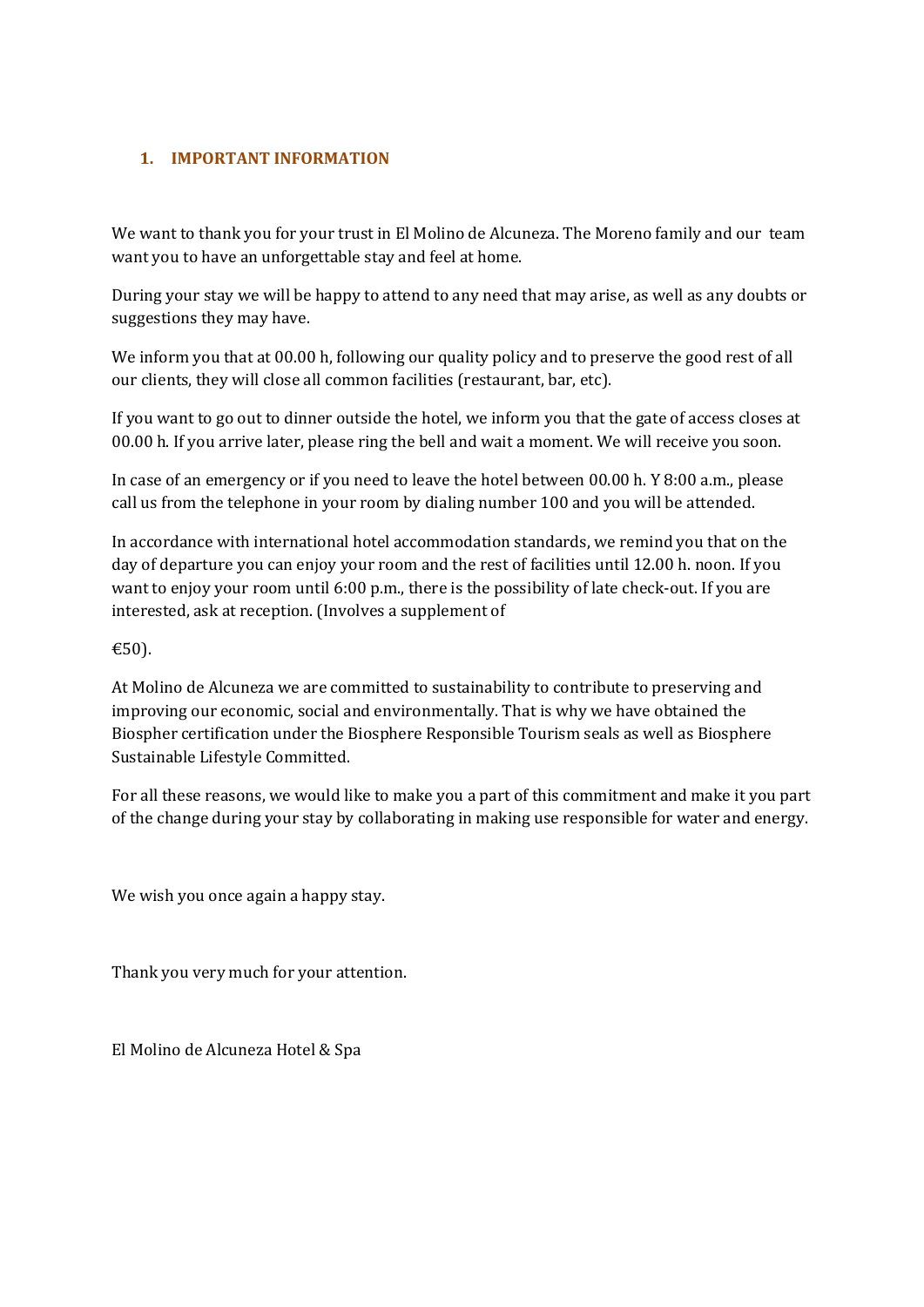# **2. ROOM SERVICES**

## *Telephone*

To make calls from your room:

| External calls                           | $0 + t$ elephone number                                                                             |
|------------------------------------------|-----------------------------------------------------------------------------------------------------|
| Reception daytime (8 am to 11 pm)        | 100                                                                                                 |
| Reception night-time (11 pm to 8 am) 100 |                                                                                                     |
| International calls                      | $0 + 00 +$ number with destination country calling code                                             |
| Calls to other rooms                     | 1+ the room number (example: $1+04$ , $1+15$ ) or call<br>reception and we will transfer your call. |

#### *Mobile telephones.*

We currently only get a mobile phone signal for Movistar phones, and it is not very good inside the house because of the location and the thick walls. You will get a better signal if you are near the windows or outside.

If you need to be contactable on your mobile but you don't have a Movistar phone, we can lend you a mobile telephone to which you can divert your calls. Ask for information at reception.

#### *Internet - Wi-Fi*

The hotel has an open Wi-Fi network in common areas (WIFI-CUSTOMERS / WIFI-DINING ROOM / WIFI-SWIMMING POOL). For added security in their rooms they have a personalized password with each registration. The Reception staff will provide you the password during check-in.

# *Changing of sheets and bedclothes:*

Sheets and bedclothes will be changed every two days - unless they are dirty or you decide you would like to have them changed.

*Dear guests, imagine how many tonnes of laundry are washed unnecessarily every day in hotels around the world. Can you imagine the amount of detergent polluting our waters? Decide for yourselves: If you leave the towels in the bath or shower, we have to change them, if, however, you hang them up, we will know that you are going to use them again. Think of the environment.*

#### *Pillow menu*

In the wardrobe you will find some large, fibre pillows. The following large pillows are also available:

- o Large latex pillow
- o Large down pillow
- o Large synthetic fibre pillow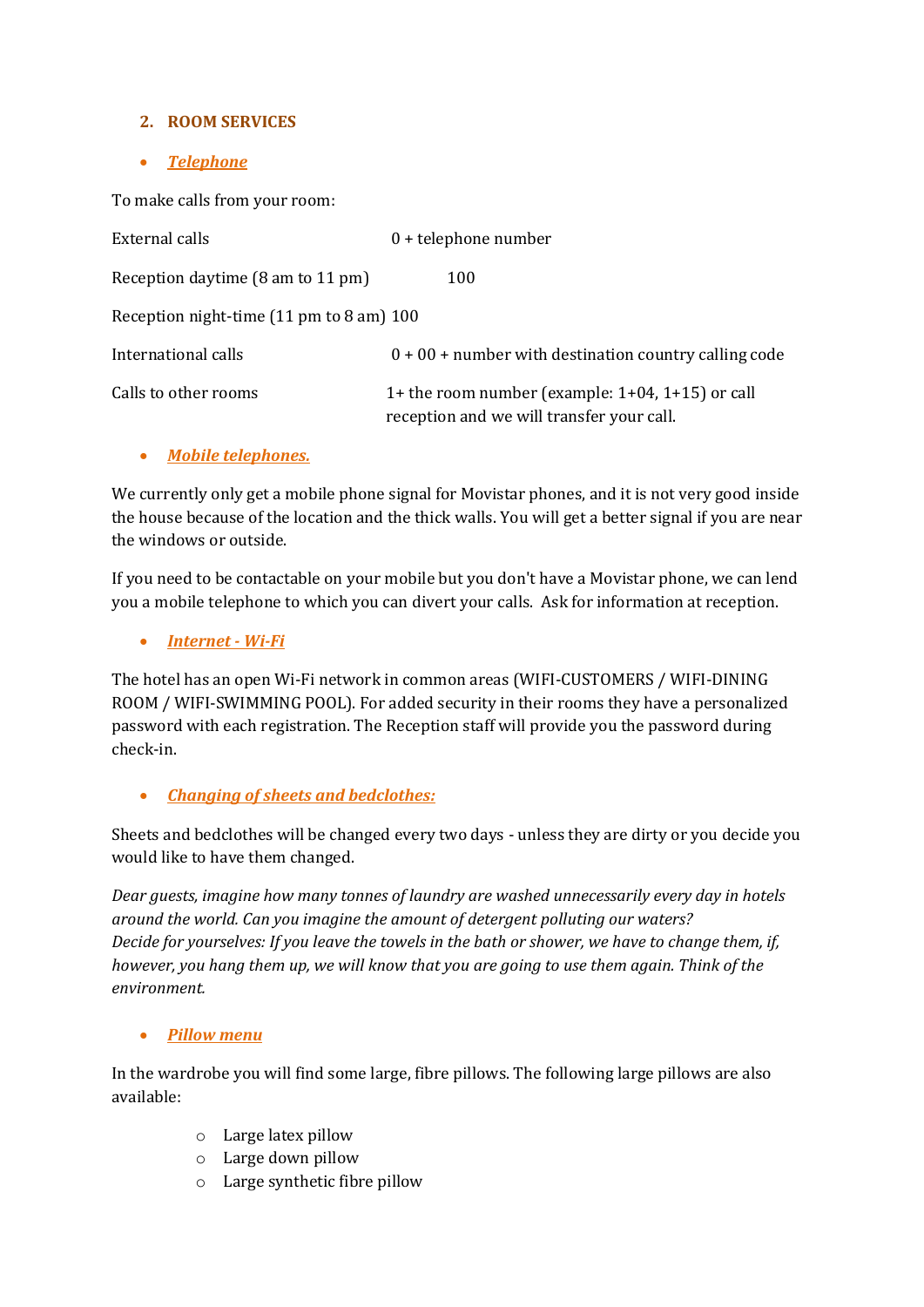To order them please contact reception.

# *Welcome products*

In your room you can enjoy the prestigious natural cosmetics of Dr. Perricone. For reasons of environmental sustainability and our firm commitment in the reduction of plastics we have reduced the amenities of your room. However you have everything you need available at reception. In your room you will find gel, shampoo, body cream and hand soap. If you need any other personal hygiene product, please order it at reception and we will kindly leave it in your room.

*Safe*

All rooms have a safe. The key to its use is issued for each stay and will be provided by the reception staff in the check-in.

*Hair dryer*

In the bathroom you will find a hair dryer, you turn it on by pressing on the handle. Make sure it is plugged in and that the red switch is illuminated. If you would like a more powerful hair dryer, you may request one from reception.

*Heating and air conditioning*

The hotel has central heating in all rooms. The average temperature is  $21^{\circ}$  C. However, all rooms are equipped with individual air conditioning and adjustable heating equipment.

We recommend:

- Do not open the windows when the heating is on.

- In winter the comfort temperature is 21º C.

- In summer it is recommended to regulate the thermostat to a temperature of 25º C.

- A temperature difference of more than 12º C with the outside is not healthy. Take advantage of solar energy during the day.

- Do not cover radiators with objects.

*Television*

The channels that are seen in the Hotel are programmed on your television. Because we are in a rural area, the signal is not always as good as we wish. Sorry for the inconvenience it may cause. Television is a Smart TV and is connected so that you can enter your personal keys and watch NETFLIX, Youtube…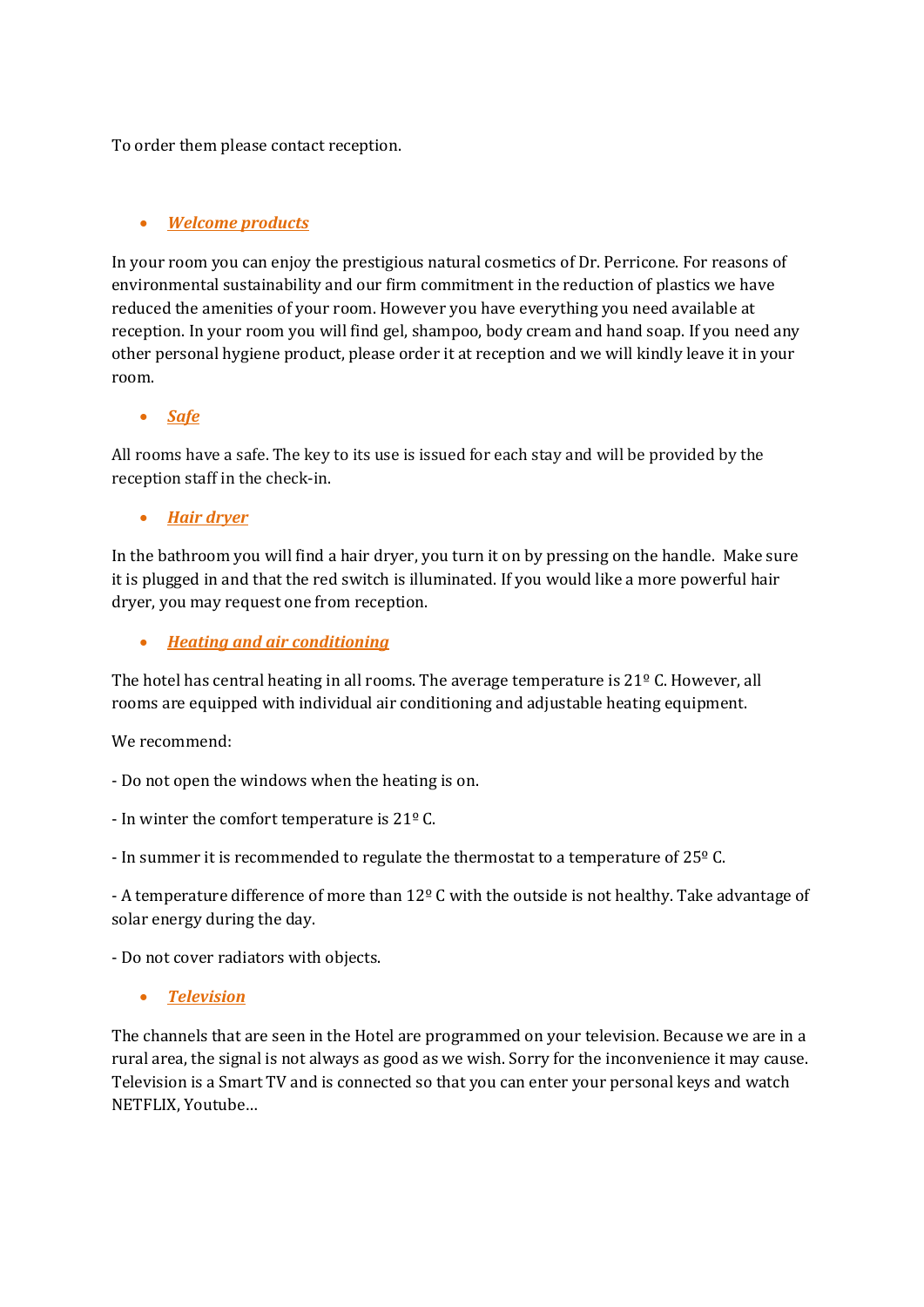## **3. HOTEL SERVICES**

## *Reception opening times*

The reception is open from 8 a.m. to 11 p.m.

If you wish to check out of the hotel between 11 p.m. and 8 a.m., please inform the staff at reception.

# *Bar and Terrace*

We have a bar and terrace service. If you would like to order something and we are not behind the bar, please ask at reception and a member of staff will serve you straightaway.

We remind guests that, in order to avoid breakages and injuries, glasses may not be taken onto the lawn or to the pool area.

# *Room Service*

Room service will be available from 7:00 p.m. at 9:00 p.m. If you want to use it, it is necessary to request it at reception before the 8:00 p.m.

- *Restaurant*
- Lunch and Dinner

Lunch: from 1:00 p.m. at 3:00 p.m.

Dinner: from 8:00 p.m. at 10:00 p.m.

We remind you that it is essential to make a reservation in advance for any restaurant service. Consult our menus and in case of allergy, intolerance or requirements specials of any kind report at reception.

#### $\triangleright$  Breakfast

Breakfast time is from 08:30 a.m. at 11:00 a.m.

Our breakfast is a gastronomic delight. You can enjoy homemade pastries which we bake daily in the hotel, yoghurts and homemade natural curds, traditional fruit preserves and honey from Alcarria, fresh fruit salad, cured meats from Sigüenza and Atienza, organic Santa Gadea goat's cheese, toasted rustic Sigüenza bread and freshly squeezed orange juice with a shot of seasonal fruit, as well as coffee and a carefully selected assortment of teas and infusions.

If you like, we can also prepare eggs for you (omelette, fried, scrambled, etc.). Order them from your waiter or waitress.

Breakfast price €18/person VAT included.

Room Service breakfast in the room - additional charge of  $\epsilon$ 10/person, VAT included.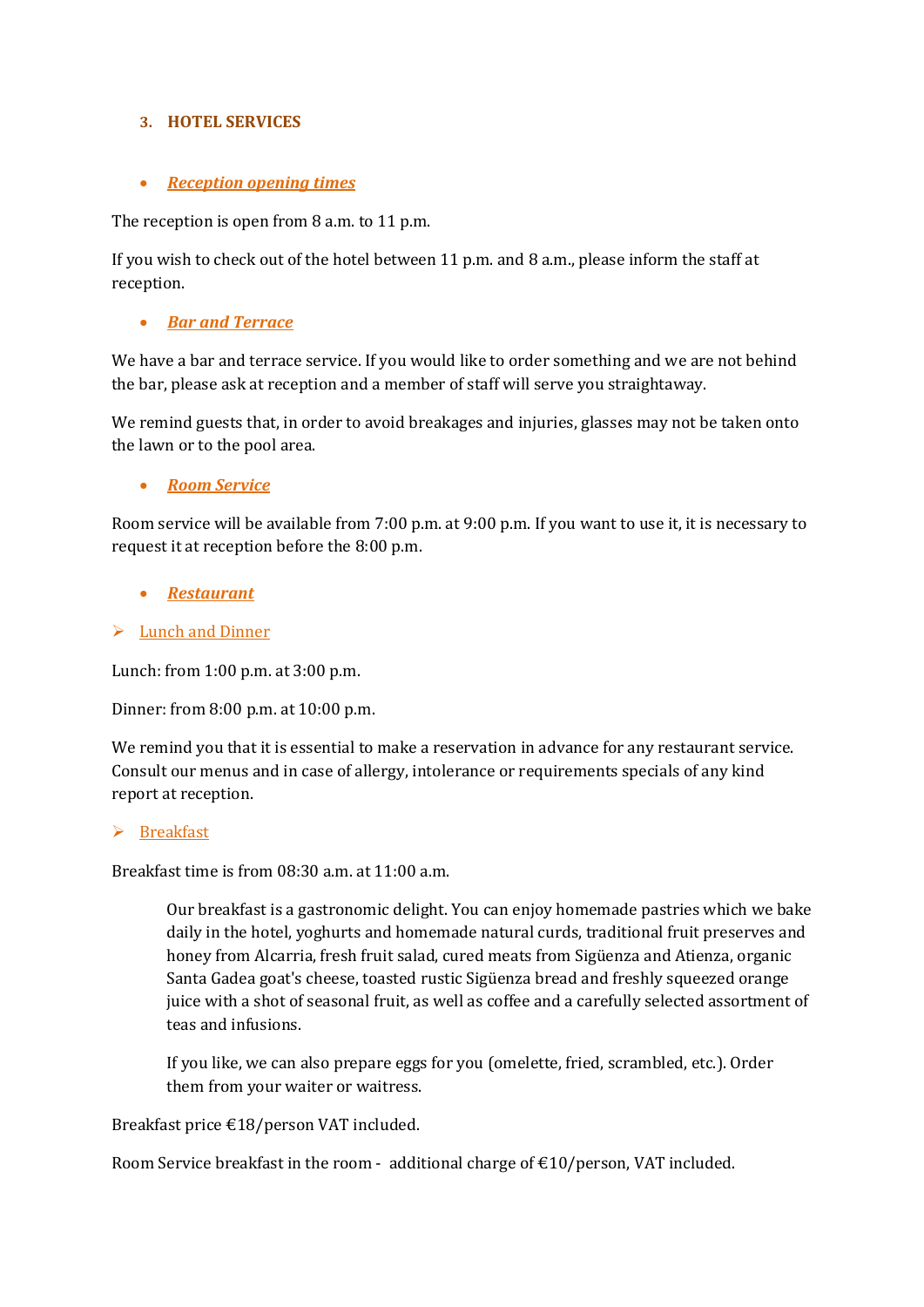#### *SPA & Massages*

If you plan to use the Spa or Massages / Treatments, it is essential to make a time reservation in advance. Reservation is also required for treatments included in packages.

#### *Electric car*

Our car park has 4 electric car chargers. In case of if you want to use them, authorize your load at reception.

*El Molino de Alcuneza swimming pool*

The outside pool is open from 1st of May until 30th of September. The timetable is 9 a.m. to 9 p.m.

#### HEALTH AND SAFTEY RULES

- o It is obligatory to shower before entering the water for the first time.
- o Swimwear is obligatory, and goggles are recommended.
- o It is forbidden to bring glass bottles or containers into the pool area and solarium.
- o The swimming pool is reserved exclusively for guests staying at the hotel.
- o It is forbidden to run or shout around the pool.

#### *Business meetings*

El Molino de Alcuneza is the best place to hold your business meetings.

If you have a company and you wish to hold your next business meeting in our hotel, please tell the reception staff, who will be happy to give you a complete dossier and all the information you need.

At El Molino de Alcuneza we are constantly striving to impress with our professionalism, attitude, discretion and service, by attending to every last detail.

Each meeting is planned and designed according to exactly what our clients really need.

The hotel can offer meeting rooms, spa, private restaurant for the exclusive use of clients, comfortable double rooms for single occupancy, internet connection and a large garden with swimming pool and terrace on the banks of the Henares river.

We have more than 18 years of experience in organizing events and meetings for companies of the highest standing, with rates especially designed to adapt to the criteria and services your event requires.

Our multi-functional meeting room can be adapted into different layouts according to the requirements.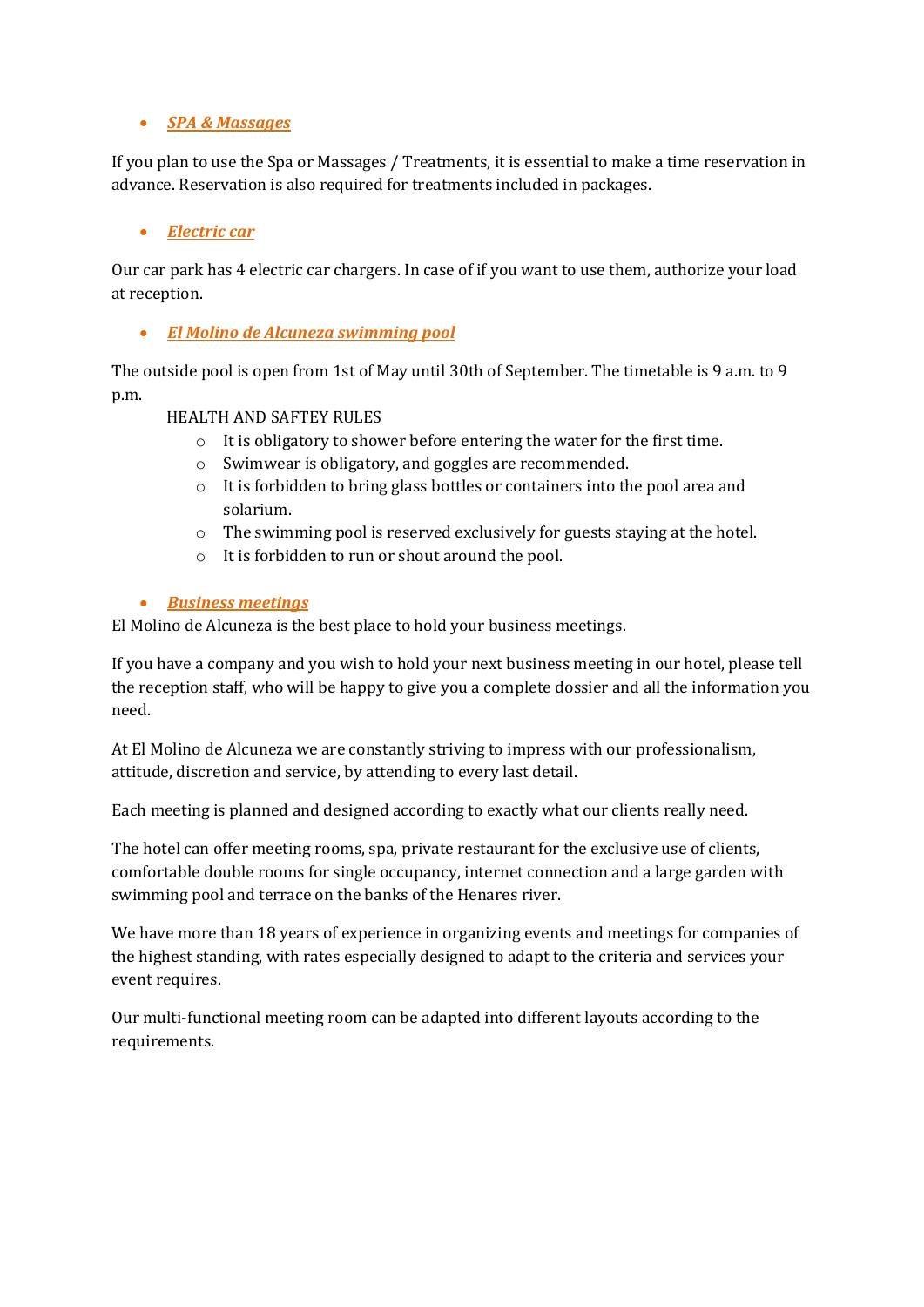#### **4. LOCAL TURIDT INFORMATION**

## **SIGÜENZA breathes history**

Sigüenza is an old medieval city whose ancient walls contain a history of legends and traditions passed down the ages. Surrounded by natural, rural landscapes, it has a rich gastronomic tradition based on local products and a variety of traditional crafts.

Sigüenza has a great cultural and artistic heritage stretching back over many centuries. It is a cathedral city and a home of artists. A stroll through its streets reveals the evolution of different architectural and artistic styles. The old town centre, with its civic and religious buildings and elegant stately mansions, extends from the Castle to the Cathedral.

Particularly noteworthy buildings are the Cathedral, the Church of San Vicente, the façade of the Church of Santiago, the Ursulinas monastery and the Nuestra Sra. De los Huertos monastery, the chapels of San Roque and Humilladero, the Casa del Doncel, the Pósito (granary), the Torreón (fortified tower), and the various walls which ring the city, featuring half a dozen gates or passageways.

#### **THE DIOCESAN MUSEUM**

The Diocesan Museum is housed in one of the most important neoclassical palaces in the city. **Location:** It is located opposite the Cathedral.

**Opening times:** From 11 a.m. to 2 p.m. and 4 p.m. to 7 p.m. Telephone: 949 391023

#### **Museum: LA CASA DEL DONCEL**

A handsome building of civil Gothic architecture, with Mudéjar elements inside, located in the heart of the medieval old town.

**Location:** On the Travesaña Alta Street, in the small San Vicente square, opposite the San Vicente church.

**Opening times:** From Tuesday to Sunday 11 a.m. to 2 p.m. and 4 p.m. to 6 p.m.

In summer, afternoon opening times are 5 p.m. to 7 p.m.

Closed Mondays except holidays.

Telephone: 949 390362

#### **THE CATHEDRAL**

**Location:** Plaza Mayor.

#### **Times for guided tours:**

Weekdays: 11 a.m., midday and 1 p.m. Afternoons: 5 p.m. and 6 p.m.

Sundays and holidays: Summer: midday, 5 p.m. and 6 p.m. Winter: midday, 1 p.m., 5 p.m. and 6 p.m.

Guided tours are not possible during the mass or other religious ceremonies. Given that these can vary according to demand and the season, we recommend that you reserve your tour in advance.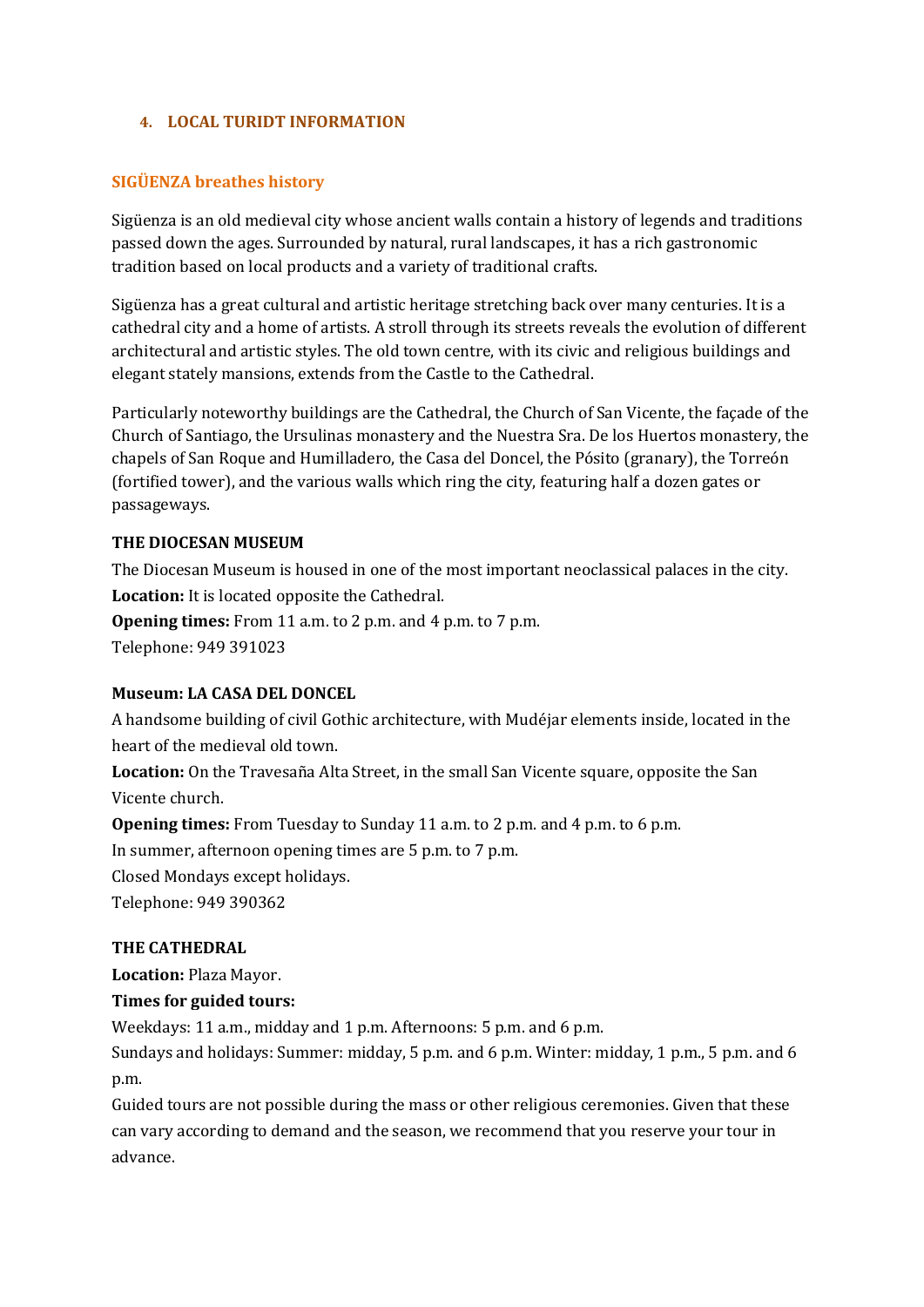# *EATING OUT IN SIGÜENZA, OUR FAVOURITE PLACES*

## **RestaurantS**

# **Nöla** (this is our recommendation)

A gastronomic treat at reasonable prices. Whether you want traditional food or you wish to be surprised by their nouvelle cuisine. Located in the historic old town, in the main street, a cute little restaurant with impeccable food and service.

Reservations are essential because they only have 7 tables. Telephone: 949 39 32 46. Ask for Maria.

#### **Sánchez**

Founded in 1915, this place serves traditional homemade dishes such as beans with hare, stuffed red peppers, conger eel in green sauce, or fried kid. Their artichoke hearts are exquisite, as are the homemade *empanadas* (stuffed savoury pastries) which they serve as an appetizer. Telephone: 949 39 0545 We recommend reserving a table.

#### **El Doncel**

The brothers Eduardo and Enrique are the leaders in Sigüenza for nouvelle cuisine. They produce original and lovingly-prepared dishes which delight the senses. We recommend the *foie gras*, the seasonal dishes and letting Eduardo or Enrique help you decide. Telephone: 949 390 001. We recommend reserving a table.

#### **Calle Mayor**

Cooking inspired by local recipes and a more creative slant, with vegetable dishes made from locally grown produce, meats such as lamb and kid and delicious desserts. We recommend the marinated sardines, borage with scampi and the gourmet tasting menu. Telephone: 949 391 748 We recommend reserving a table.

# **Tapas**:

- **Taberna Rompeculos** *(this is our recommendation)* Located in the historic center.
- **Cafetería Atrio** Located opposite the atrium of the Sigüenza Cathedral
- **Café Bar La antigua** A large and pleasant bar with a terrace in summer..

#### **5. HALF DAY EXCURSIONS**

*Hoz del Río Dulce National Park*

#### **Getting there:**

From Sigüenza head towards Pelegrina and Torremocha del Campo. From there you can reach Pelegrina. Recommended excursion: It is 13 km from El Molino de Alcuneza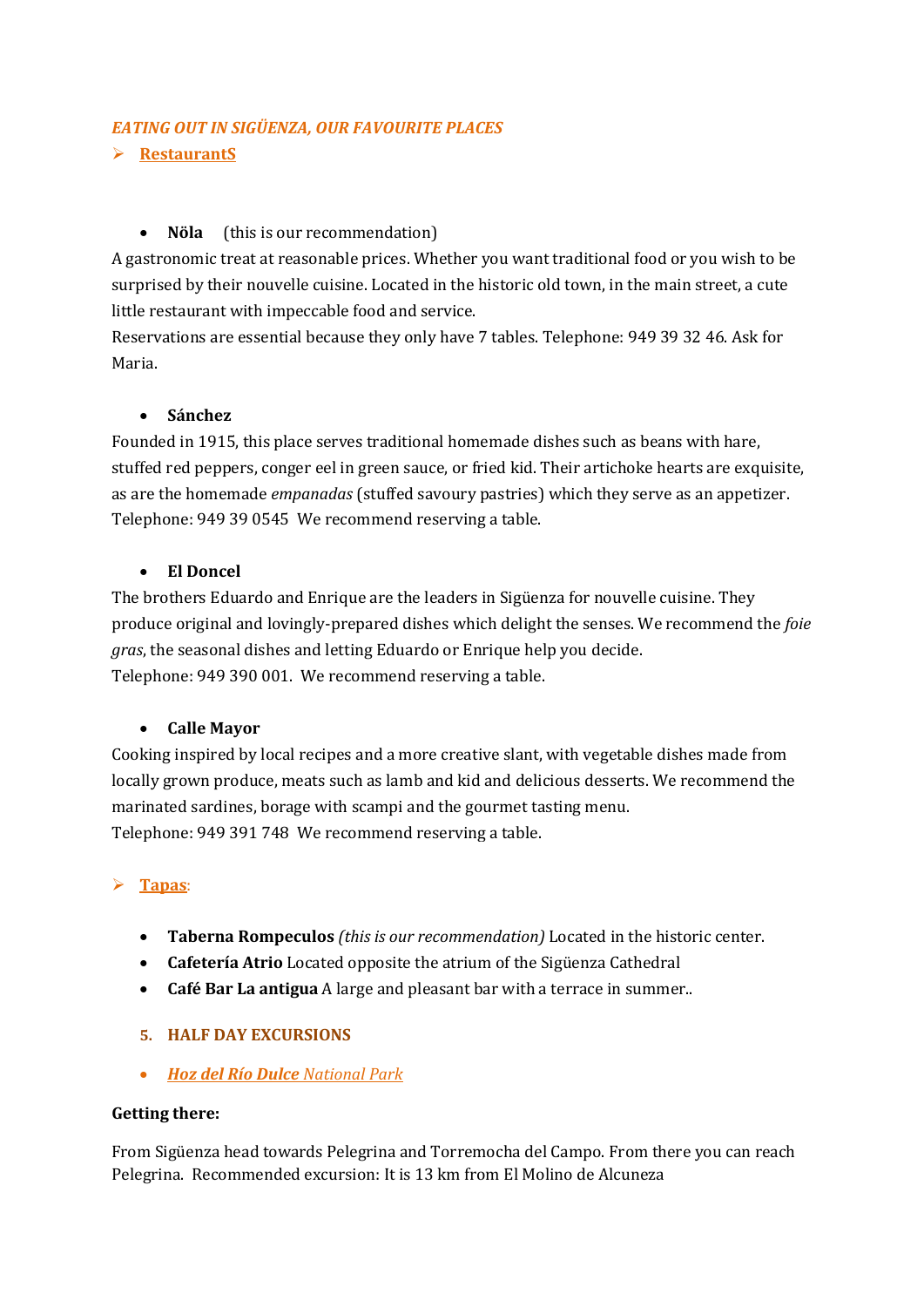## **Places of interest**:

The Félix Rodríguez de la Fuente viewpoint, Chorrera del Gollerío (waterfalls), Pelegrina, La Cabrera, Los Heros, Aragosa

## **Entrance fee**: None

**Best way to do the route**: By car to Pelegrina, then on foot, by bicycle or on horseback.

# **Level of difficulty**: Easy

Description: A gorge carved into a karst plateau from the Jurassic and Cretaceous periods, typical of the upper Alcarria, and characteristically covered with holm oak, Portuguese oak, clumps of Spanish juniper, Pyrenean oak, broom, Spanish sage and thyme.

The gorge contains numerous escarpments of various shapes, including rock shelters, rock formations like the prow of a ship, rock arches, crags, pedestals and needles. Several lateral or fluvial escarpments give rise to waterfalls. The side walls feature a jumble of loose blocks and frost shattered rock.

The río Dulce also has travertine barriers and terraces, as well as an incised and abandoned meander.

# *A trip around Santamera and the Imón salt mines*

**Getting there:** From Sigüenza take the road to Atienza, after 18 km you reach the Imón salt mines. They ceased production in 2000 and they date from the 11th century AD. From here, continue towards Atienza. After 5 km there is a turning to Santamera. Park here and walk down the path to the gorges: It is 25 km from El Molino de Alcuneza

**Places of interest**: The Imón salt mines, Santamera, Gorges, Atance reservoir. There are climbing routes and the only *via ferrata* in Castile-La Mancha. You can see vultures nesting in the rocky walls of the gorge.

#### **Entrance fee**: None

**Best way to do the route**: By car to Santamera. You can stop on the way at the Imón salt mines and then continue to the little village of Santamera. From there you continue on foot, by bicycle or on horseback.

#### **Level of difficulty**: Easy

*Atienza*

**Getting there:** From Sigüenza follow the road to Atienza, It is 38 km from El Molino de Alcuneza

**Places of interest**: the castle at Atienza, the Arrebatacapas arch, historic old town, Rural Romanesque features, Churches –San Bartolomé Museum, *Caballada de Atienza* (an ancient cavalcade which takes place every Sunday during Pentecost from early in the morning)

**Entrance fee**: Entrance to the castle is free, you only need to buy a ticket for the museum.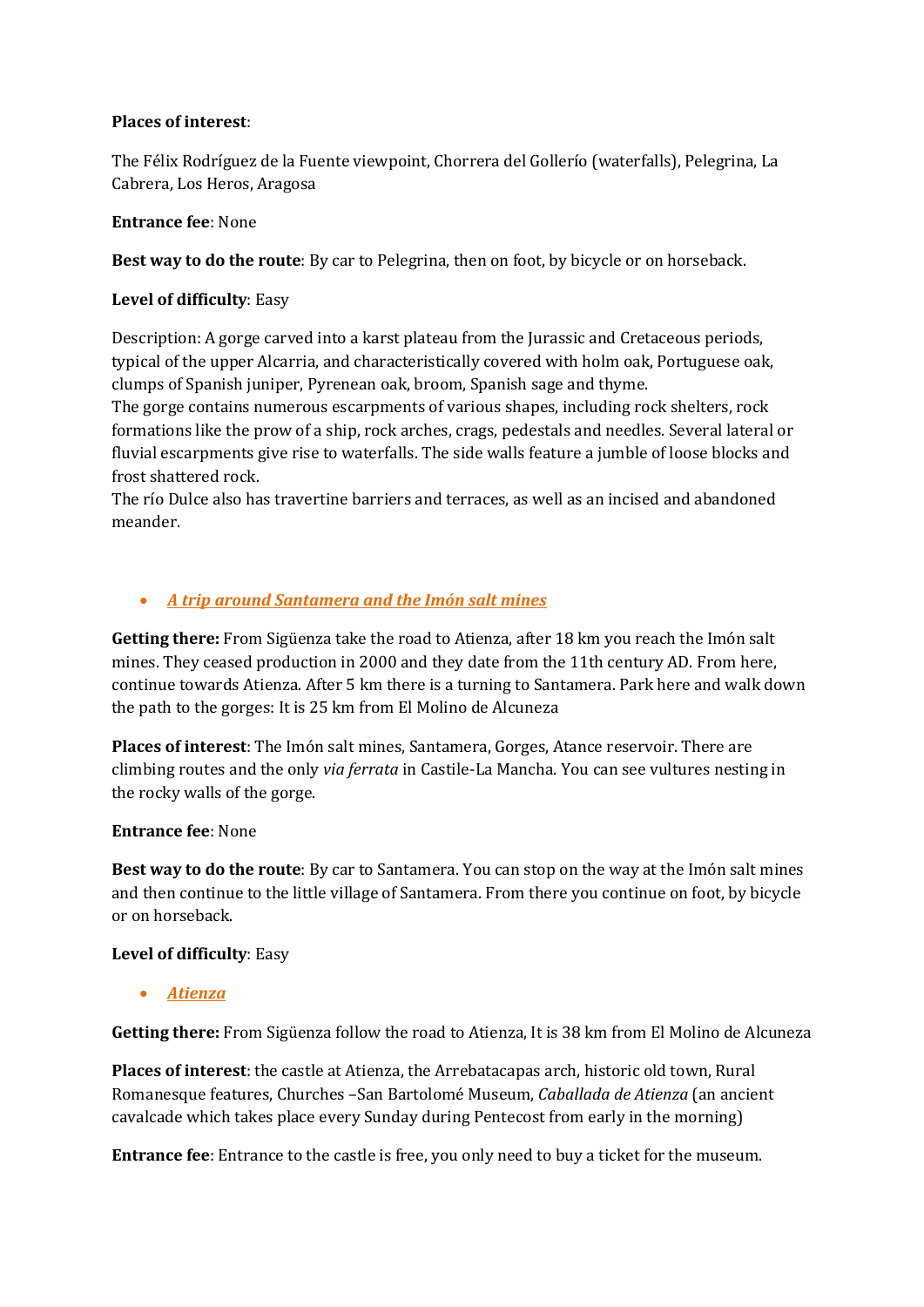**Best way to do the route**: By car to Atienza, then on foot, or on horseback for the cavalcade.

#### **Recommended restaurant**:

**Atienza**: El Mirador. Reservation required. Telephone: 949 399 038

**Hiendelaencina**: Casa Sabory. Reservation recommended. They have some of the best *patatas bravas* (spicy fried potatoes), and there is a set menu which comprises vegetables or seasonal mushrooms, roasted or grilled meat and desserts. Telephone: 949 89 90 19

**Description**: Atienza, which was declared a national site of historical-artistic interest in 1962, is almost unrivalled in Spain for its history, art, monuments and beauty. The valuable natural, historical, archaeological and artistic heritage on offer in this town and its surroundings make this very varied region a benchmark for cultural and interior tourism. A land of undeniable charm and beauty, where you can still sense the Castile of old in each and every corner.

#### *Medinaceli*

**Getting there:** From Alcuneza take the road to Medinaceli, it is 18 km from El Molino de Alcuneza

**Places of interest**: Castle, fortified walls, *La Colegiata de Medinaceli* and the representation of Christ, historic old centre, Ducal Palace of the Dukes of Medinaceli - home to the DEARTE foundation where you can see exhibitions of contemporary art.

**Entrance fee**: No

**Best way to do the route**: By car to Medinaceli, then on foot.

**Recommended restaurant**: El Aljibe.

#### **Medinaceli Tourist Office** Telephone: 975 326 347

**Visitor centre:** The centre is about a hundred metres from the three-gated roman arch, in front of the grand western esplanade, in a publicly owned two-storey building known as "La Carbonera". The centre has a range of facilities aimed at providing a complete welcoming service to the visitor.

The *Culture Workshop* and the **Archaeological Room** of Medinaceli are found in the *Plaza Mayor* and were created to make the world of archaeology and history more accessible to anyone who wants to learn about how our ancestors developed over time. It aims to provide a new way of seeing and understanding art and history based on finds in the area. To do this, the Room includes a very specific route which takes us from the very earliest archaeological remains in the Ambrona valley to the Medinaceli of medieval times.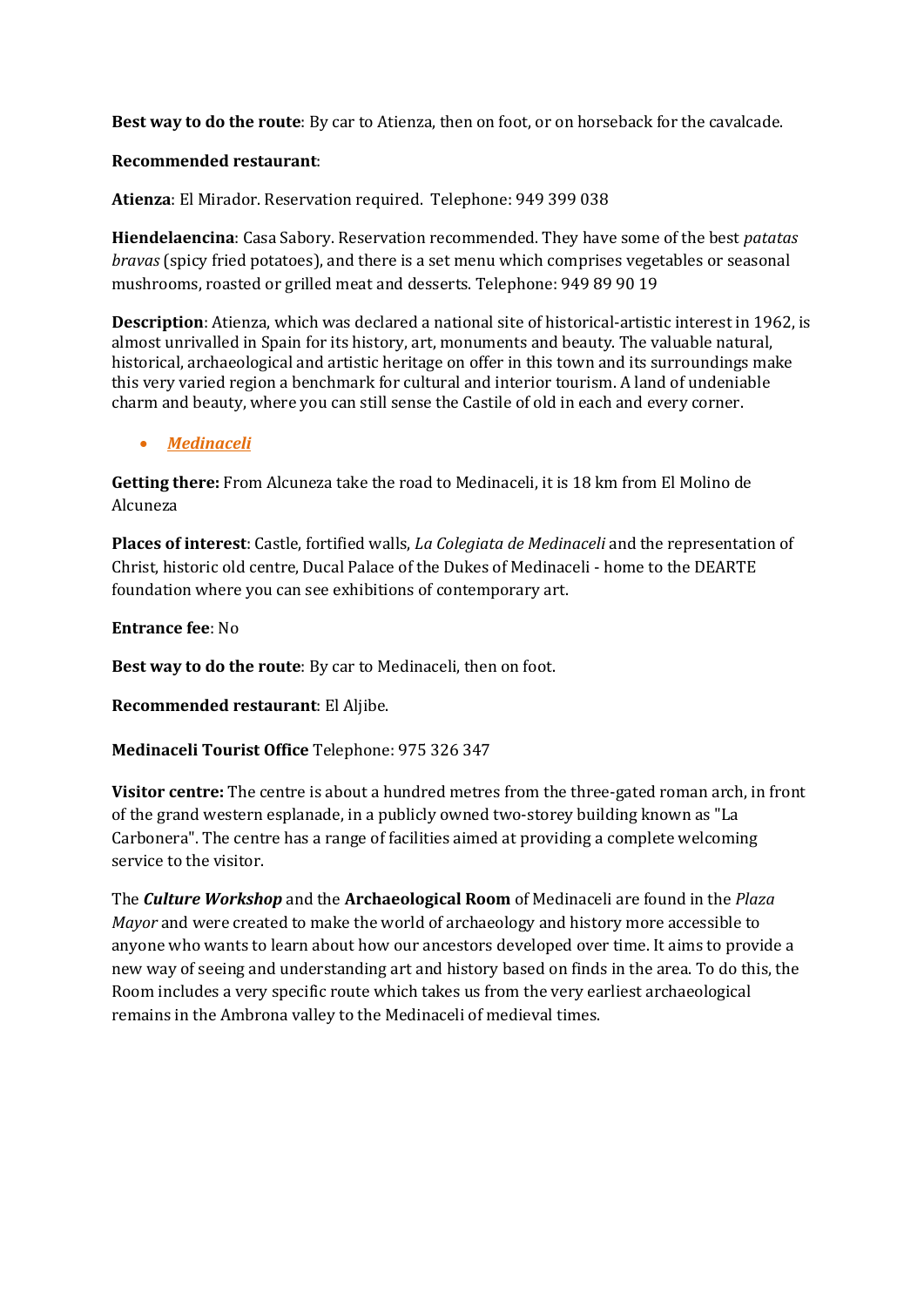#### **6. ONE DAY EXCURSIONS**

These excursions can easily be made in one day, arriving back at the hotel in the afternoon or making the most of the day on your way home.

# *Hayedo de Tejera Negra National Park (on the way to the A1 Madrid - Burgos motorway)*

**Getting there:** From Sigüenza drive to Atienza and then pass Condemios and Galve until you reach Cantalojas, from here access to the park is by a dirt road (about 10 km)Recommended route: It is 85 km from El Molino de Alcuneza.

**Places of interest**: Information and park access point, car park, *La carbonera* (old charcoal kiln), viewpoint.

**Entrance fee**: No, but it is necessary to reserve a parking place in autumn. There is a limited number of spaces in the car park. If it is full, you will have to walk the 6 km from the park access point to the flat area where the route begins. There is no limit to the number of visitors on foot, but there are strict rules about the number of car parking spaces inside the park. Therefore, to visit the park during the busiest periods (weekends and public holidays in October and November), you need to reserve a parking space in the park by calling the Guadalajara Environment and Rural Development Agency and telling them your vehicle registration number and which day you wish to visit.

The numbers to call for reservations are: **630 367 990 - 636 666 138 - 636 981 323 or 638 317 099.** 

Reservations for the autumn months can be made from the 1st of September every year. Parking places reserved in advance will only be kept available until 1 p.m. on the day requested, after that they can be occupied by other visitors.

**Best way to do the route**: By car as far as Hayedo, then on foot.

#### **Level of difficulty**: Medium

**Description**: "*Hayedo"* means "beech forest" in Spanish, so it is not surprising that, as well as the river Lillas and the river Zarzas, which have their source in the glacial valley beneath *la Buitrera* (a 2045 metre peak whose name means "vulture's nest"), the park also contains a characteristic and exceptional beech forest, one of the most southerly in Europe. The park's microclimate, combined with its remoteness, has allowed the preservation of these special areas of vegetation.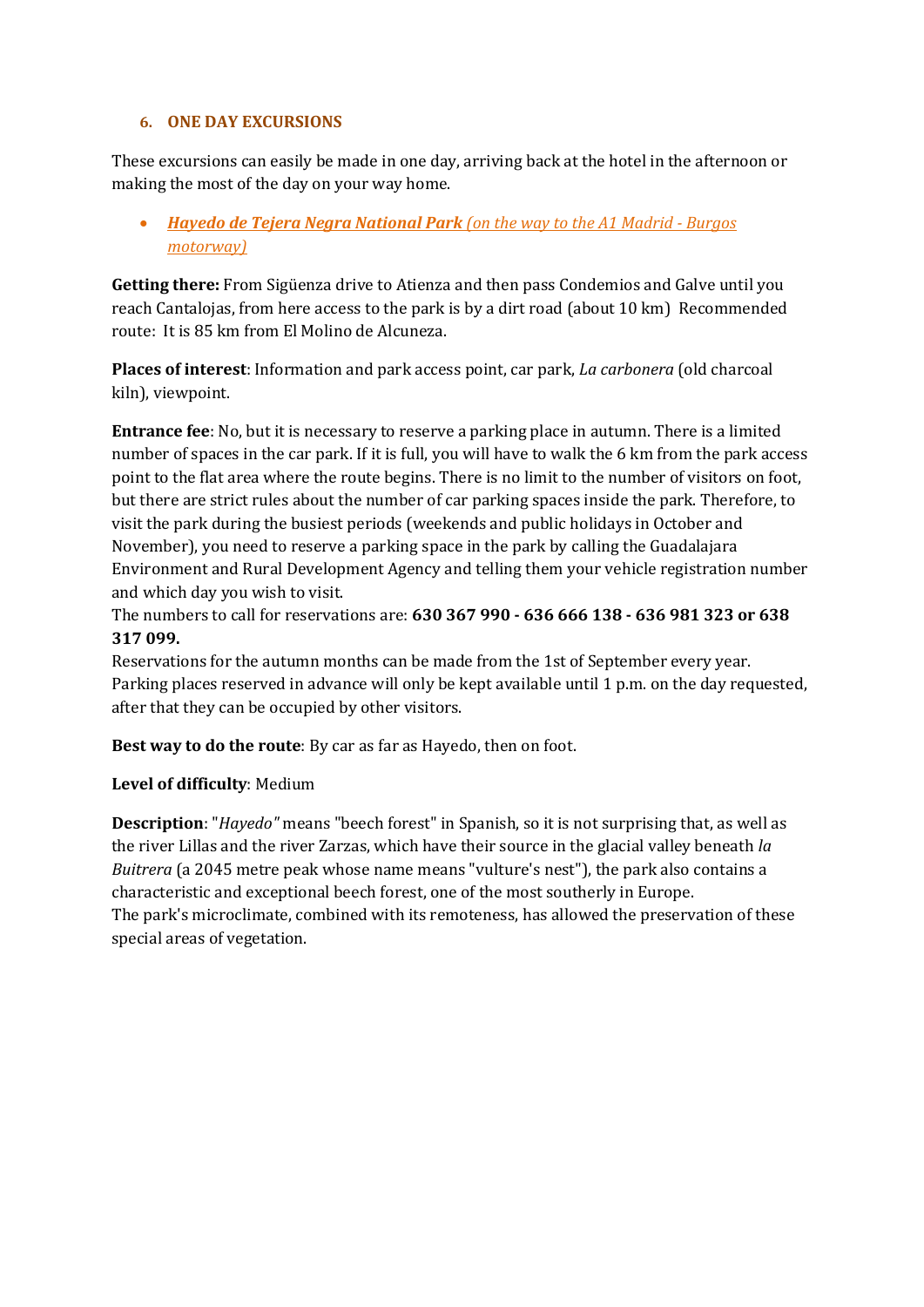# *The Black Architecture of "the slate villages" (on the way back to Guadalajara and Madrid)*

**Getting there:** From Sigüenza head towards Madrid, turn off at Mandayona towards Jadraque and Cogolludo then continue on to Umbralejo, Valverde de los arroyos and Tamajón.

**Places of interest**: Umbralejo, Valverde de los Arroyos, la Huerce.

**Best way to do the route**: Ask about the different routes at reception.

**Recommended restaurant**: Mesón Sabori in Hiendelaencina. Reservations essential. tel: 949 899019. Specialities: *patatas bravas* (spicy fried potatoes), roasted kid, seasonal mushrooms and fresh pork products.

\*\*A *Mesón* (rural restaurant) full of family tradition where José and Julián have inherited all their parents' knowledge in the art of roasting meat. We recommend trying their *patatas bravas* as an appetizer.

# *A tour of the Alcarria (on the way back to Guadalajara and Madrid)*

**Getting there:** From Sigüenza head towards Madrid and Mandayona, when you reach the A2 motorway, head towards Madrid and then, after only 2 km, take exit 103, passing under the motorway to the roundabout, you head on to Masegoso and from there to Brihuega. Now continue towards Guadalajara, going through Torija. From here you can get back onto the A2 towards Guadalajara and Madrid or come back via Hita and Jadraque as far as Mandayona and then Sigüenza and back to the Molino de Alcuneza.

**Places of interest**: Brihuega, where you can stop for a stroll around the historical old centre, see the Arabic caves and the professor Max miniature museum. Torija: Torija Castle, an information centre about the Route of El Cid. Hita: Medieval town, there is a very interesting medieval market at the end of June. Jadraque: specialists in roasted meat. The Castle of El Cid is currently being renovated, and can only be visited from the outside.

**Best way to do the route**: By car.

# **Recommended restaurants in Brihuega**:

**La Posada de Jorge** is in an annexe to the Royal Textile Factory and serves traditional food in welcoming surroundings. laposadadejorge.com **949 28 01 66**

**Quiñoneros** only opens at weekends and on public holidays. tel: 949 28 04 95 www.quiñoneros.es Reservations essential. **\*\*** A *Mesón* (rural restaurant) full of family tradition where José and Julián have inherited all their parents' knowledge in the art of roasting meat. We recommend trying their *patatas bravas* as an appetizer.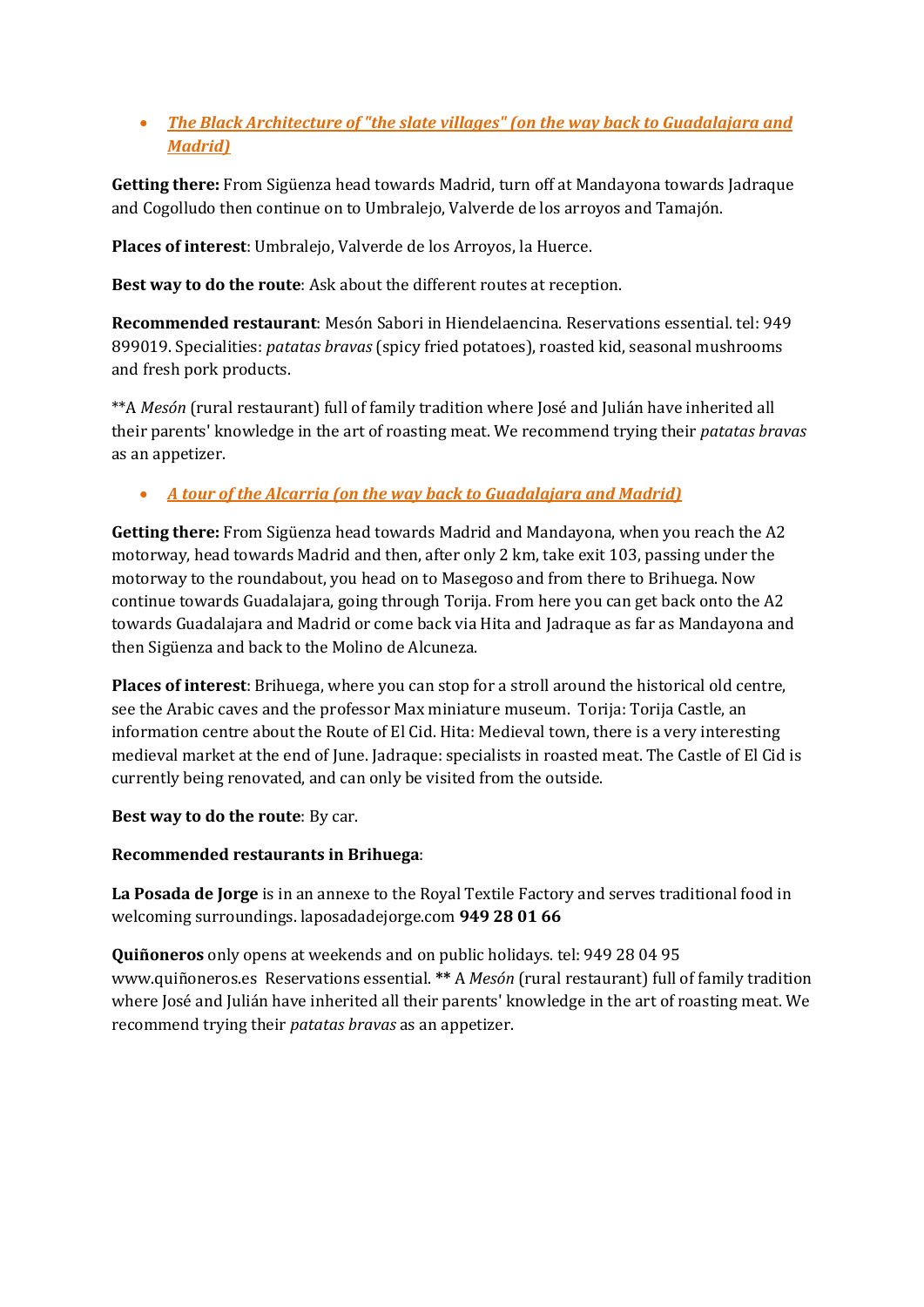# *Alto Tajo National Park (On the way back towards Teruel and Valencia)*

**Getting there:** From Sigüenza head for Alcolea del Pinar and Molina de Aragón. From here you can access Taravilla, Peralejos de las Truchas, Checa and Orea. Recommended route: It is 85 km from El Molino de Alcuneza

#### **Entrance fee**: No

**Best way to do the route**: By car as far as the monastery, then on foot.\*\*

**Information**: The Upper Tagus (Tajo) valley features most of the typical characteristics of the Iberian System mountain range, some of these are very striking and even produce formations and micro formations exclusive to this area.

There are remarkable landmarks associated with river beds such as canyons and gorges -both very abundant- and terraces, as well as unusual formations on the steep sides of the valley, such as blades, needles and monoliths. In short, the area provides the most extensive network of canyons and gorges in all of Castile-La Mancha. For more information, telephone: **949 88 53 00**

**Description**: This is the largest system of fluvial gorges in the region, showing a great diversity of geology, climate and geography. It is excellently preserved and one of the high points for biodiversity in Castile-La Mancha.

We also find the **[Natural Monument for the Source of the Río Cuervo](http://www.castillalamancha.es/medioambiente/SP/Contenidos/EspaciosNaturales/Default.asp?Registro=23&Opcion=DetalleProtegidos&Ant=Protegidos&Anterior=Espacios%20Protegidos)** and the **[Micro-reserve](http://www.castillalamancha.es/medioambiente/SP/Contenidos/EspaciosNaturales/Default.asp?Registro=30&Opcion=DetalleProtegidos&Ant=Protegidos&Anterior=Espacios%20Protegidos)  [at Torremocha del Pinar](http://www.castillalamancha.es/medioambiente/SP/Contenidos/EspaciosNaturales/Default.asp?Registro=30&Opcion=DetalleProtegidos&Ant=Protegidos&Anterior=Espacios%20Protegidos)**.

**Recommendations**: You can visit the park at any time of year, but be aware that temperatures are very low during winter and you need to be properly equipped, especially if you are going to camp.

Camping is only permitted in the designated camping areas.

 *Monasterio de Piedra National Park (on the way back towards Zaragoza and Barcelona)*

**Getting there:** When you reach Medinaceli take the A-2 motorway towards Barcelona and exit at Km. 204 (Alhama de Aragón - Monasterio de Piedra) It is 90 km from El Molino de Alcuneza

#### **Entrance fee**: Yes.

**Best way to do the route**: By car as far as the monastery and then on foot.\*\*

#### **The formation of the geological landscape**

*El Monasterio de Piedra* (Monastery of [the River] Piedra) National Park forms part of the mountainous Iberian System. The rocks which form the landscape here were formed on the sea bed. Later, the intense forces of the Alpine orogeny, the same crumpling and folding which built the Pyrenees, compressed those rocks and pushed them up to the surface. Ever since then, erosion has been at work in shaping them. These are very slow processes, almost unnoticeable in our perception of time.

#### **The slow transformation of the rocks.**

Carbonate rocks such as limestone experience a distinctive shaping process due to the action of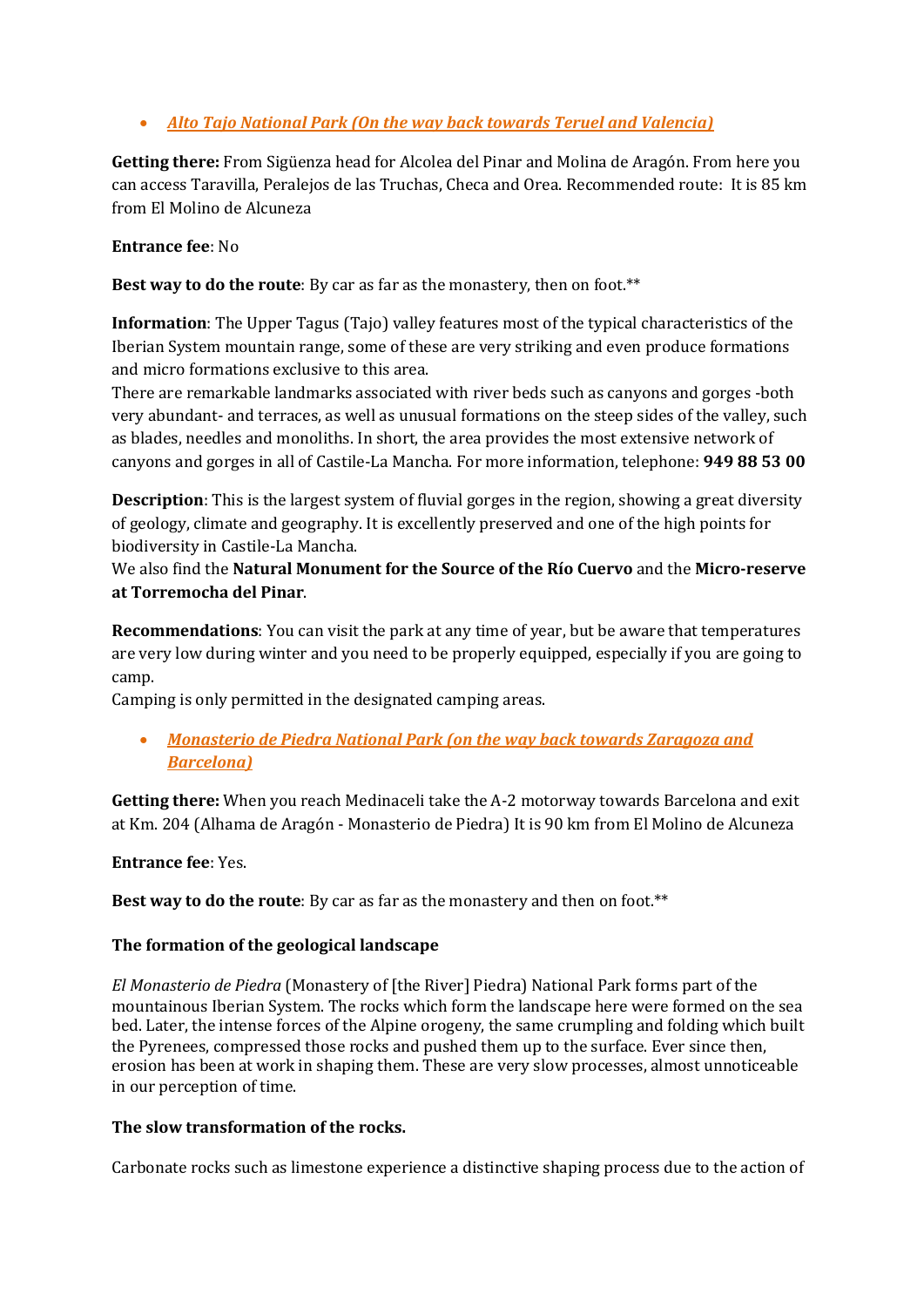water. This is called karstification, it consists of the dissolution of the calcium carbonate in the rocks. As a result, the water is rich in this element which, as it drains down to underground caves, is deposited onto any submerged object. The same water which dissolved the rocks thus becomes water which "petrifies", or turns other things to stone, and this gave us the name Río Piedra (Stone River).

## **VISITING THE NATIONAL PARK (waterfalls, caverns, lakes...)**

**Opening times:** From April to November, 9 a.m. to 8 p.m. Rest of the year: 9 a.m. to 6 p.m.

#### **Fish fauna Information Centre**

**Opening times:** From April to November, 11 a.m. to 7 p.m. Rest of the year: (public holidays and weekends only) 11 a.m. to 6 p.m.

**PLACES TO VISIT** - Guided visit of the different sections of the **Cistercian Monastery** (1195 A.D.), **Wine Museum** D.O. Calatayud, **History of chocolate exhibition**, **Carriage museum** and reproduction of the **Triptych of the shrine** in the Monasterio de Piedra (1390 A.D.).

**Opening times:** From April to November, 10 a.m. to 1:15 p.m. and 3 p.m. to 7 p.m. Rest of the year: 10a.m. to 1:15 p.m. and 3 p.m. to 6 p.m.

# **7. MAJOR ROUTES**

#### *The Don Quixote Route*

This section of the route is 63 kilometres in length. Starting in the hamlet of Fuensaviñan and arriving in Atienza, the route runs along the minor GU-928 road and later connects with the A-2. This section, located in the north of Castile-La Mancha, is not connected to other sections of the route.

Beginning at the foot of the **Torresaviñán Castle**, you then continue across the **Barranco del Río Dulce National Park**, a natural location where the Spanish naturalist and broadcaster Félix Rodriguez de la Fuente filmed many of his documentaries. Following the route, the traveller comes to **Sigüenza**. At this point, the section is divided into two stages. The first phase, as far as **Valdelcubo** passes by the **castle at Guijosa**, close to the village of **Alcuneza.** The second phase starts in **Sigüenza** and finishes in Atienza, along the way we can see **the castle and walls of Palazuelos** and the **Imón Salt Mines,** which date back to Roman times, and which were in their day the most important in the Iberian Peninsula. The latter stages of the route bring us to **Atienza**, with its magnificent historic old centre where we can still see the fortified walls and two gates which protected the town.

#### **Presentation**

From Sigüenza, The Don Quixote Route offers two variants: one, longer and more monumental which ends with the visit to Atienza, and the other, with the unmistakable flavour of the small villages and paths inaccessible motor vehicles. They both connect in Valdelcubo. With its little historical landmarks, less dramatic than the others, this branch of the Quixote route which passes through Alcuneza, Alboreca and Sienes has to be enjoyed on foot.

#### **Technical details**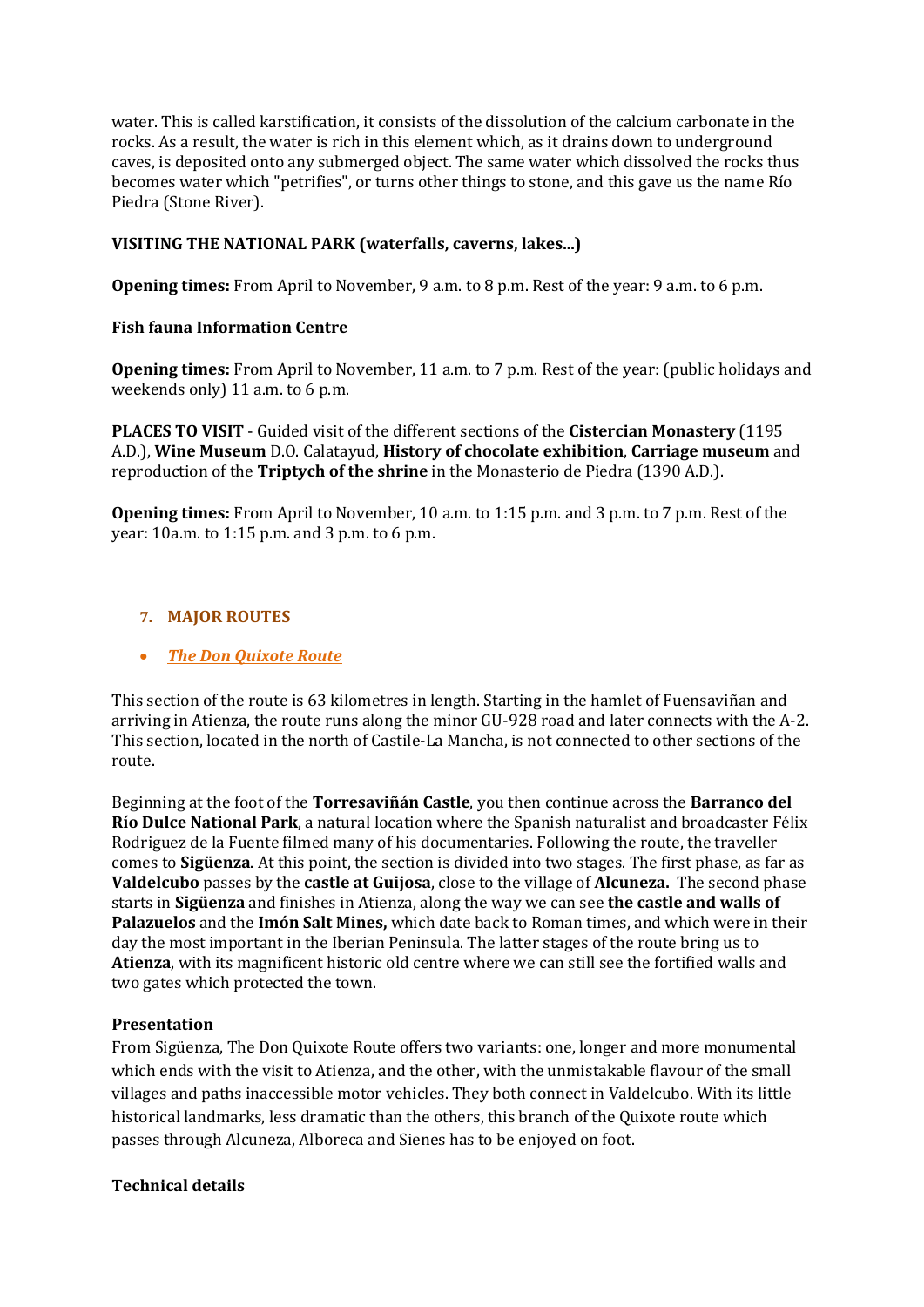24.5 Kms. Constantly climbing and descending without too much difficulty. Suitable for all: on foot, by bicycle or on horseback. Before setting off on the path, it is worth a good look around Sigüenza in the morning.

## *The Route of El Cid*

Over the centuries, the figure of Cid "the Champion" has transcended the limits of history and national borders to become a mythical icon, on a par with King Arthur or the French knight Roland.

Long after his death, El Cid remains an idealised figure in Spain. He has been immortalized in plays, film, folk tales and poems. One of which is still almost intact today: The poem of Mio Cid. Written in the second half of the 12th century or beginning of the 13th century, it is one of the most important literary works of European epic poetry.

The poem tells of, among things, the adventures of El Cid after being exiled from Castile by his king Alfonso VI, as well as the subsequent conquest of Valencia. In the poem of Mio Cid, the anonymous author describes a route which, starting in Vivar del Cid, near Burgos, takes him through various provinces on the way to Valencia.

Attracted by the legends surrounding El Cid, for decades now, many people have followed in the footsteps of El Cid, discovering the great historical, cultural and natural richness along the route.

In response to this newfound interest, the regional governments of Burgos, Soria, Guadalajara, Zaragoza, Teruel, Castellón, Valencia and Alicante have decided to mark out and promote the Route of El Cid using the fictional route described in the poem of Mio Cid, in order to channel and enhance a route which deserves to become internationally famous.

#### **8. TELEPHONE CONTACTS**

Molino de Alcuneza R&C. Reception: (+34) 949 39 15 01.

Sigüenza Medical Center: (+34) 949 39 15 03.

Sigüenza Emergency Medical Center: (+34) 949 39 00 19.

Guadalajara University Hospital: (+34) 949 20 92 00.

Emergency Hospital U. de Guadalajara: (+34) 949 21 92 92.

Residence La Antigua de Guadalajara: (+34) 949 22 36 00.

Emergencies: (+34) 112.

COVID 19 Emergencies: (+34) 900 23 23 23.

Guardia Civil. Sigüenza: (+34) 949 34 72 92.

Martínez de Ancas Pharmacy: (+34) 949 39 02 90.

Alameda Pharmacy: (+34) 949 39 07 98.